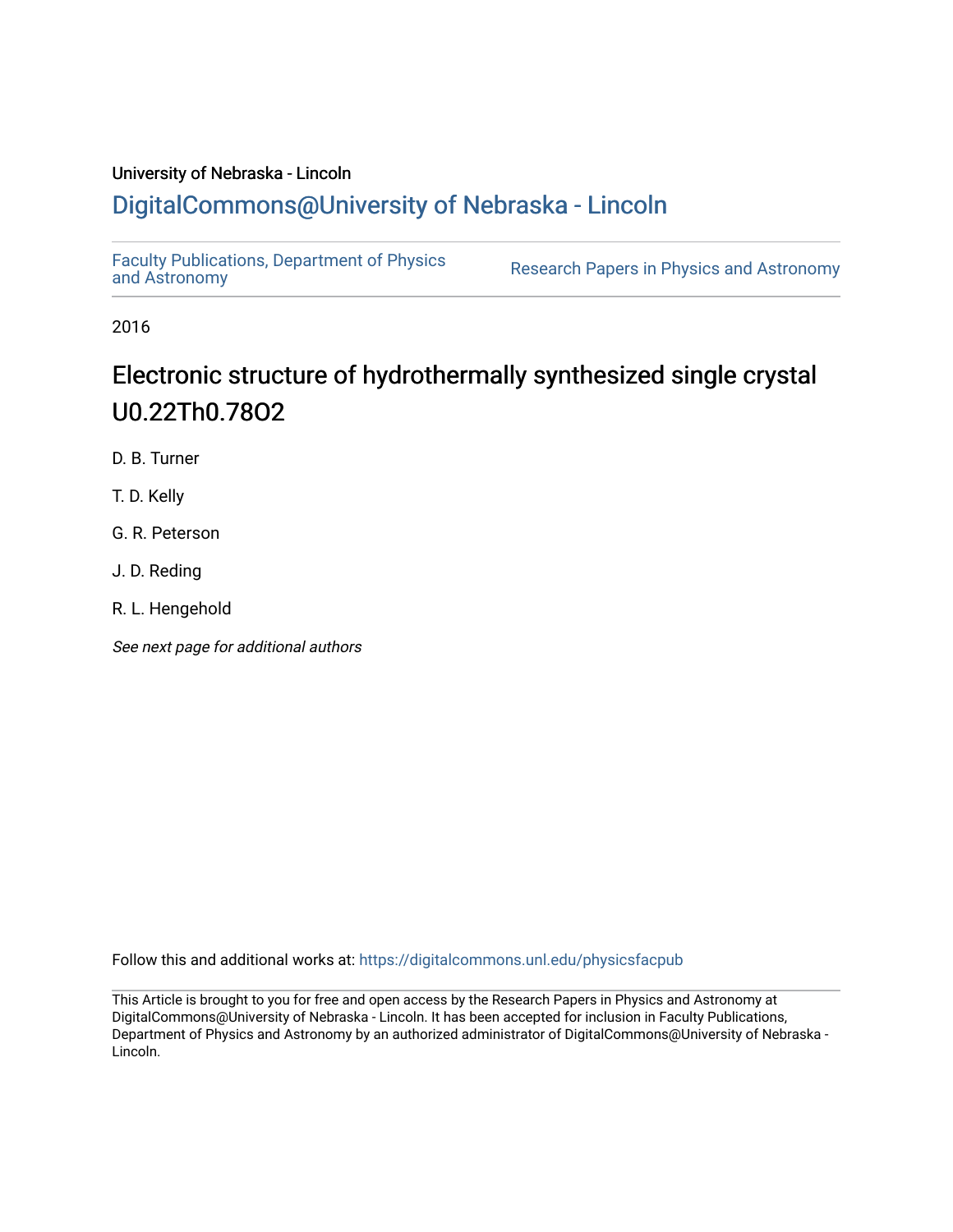## Authors

D. B. Turner, T. D. Kelly, G. R. Peterson, J. D. Reding, R. L. Hengehold, J. M. Mann, J. W. Kolis, X. Zhang, Peter A. Dowben, and J. C. Petrosky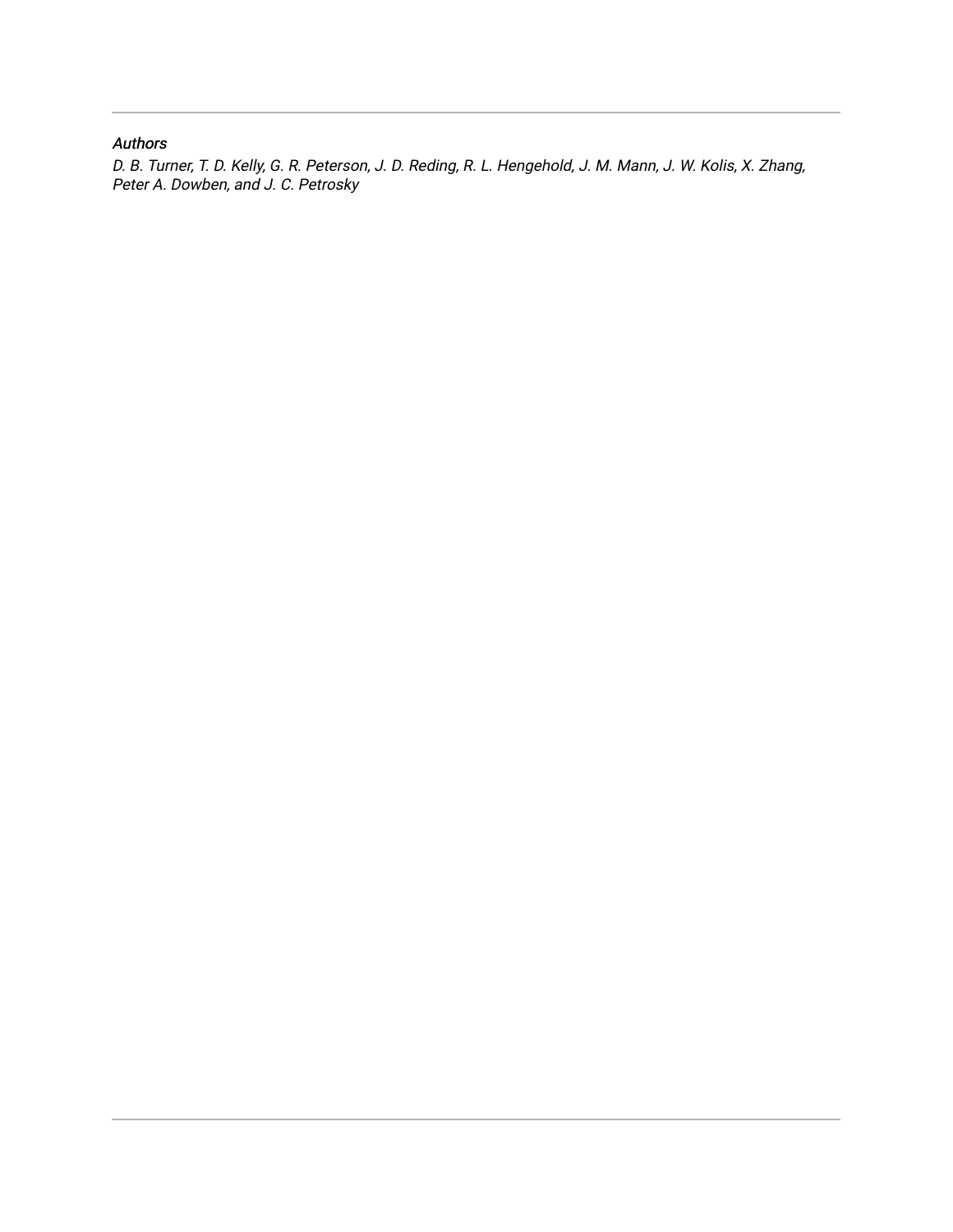

# Electronic structure of hydrothermally synthesized single crystal  $U_{0.22}Th_{0.78}O_2$

### D. B. Turner\*<sup>,1</sup>, T. D. Kelly<sup>2</sup>, G. R. Peterson<sup>2</sup>, J. D. Reding<sup>2</sup>, R. L. Hengehold<sup>2</sup>, J. M. Mann<sup>3</sup>, J. W. Kolis<sup>4</sup>, X. Zhang<sup>5</sup>, P. A. Dowben<sup>5</sup>, and J. C. Petrosky\*\*<sup>,2</sup>

<sup>1</sup> Oak Ridge Institute for Science and Education, 1299 Bethel Valley Road, Oak Ridge, TN 37830, USA

<sup>2</sup> Department of Engineering Physics, Air Force Institute of Technology, 2950 Hobson Way, WPAFB, OH 45433, USA

<sup>3</sup> Air Force Research Laboratory, Sensors Directorate, Wright-Patterson AFB, OH 45433, USA

<sup>4</sup> Department of Chemistry and Center for Optical Materials Science and Engineering Technologies (COMSET), Clemson University, Clemson, SC 29634-0973, USA

<sup>5</sup> Department of Physics and Astronomy, University of Nebraska-Lincoln, Theodore Jorgensen Hall, 855 North 16th Street, Lincoln, NE 68588-0299, USA

Received 2 May 2016, revised 20 June 2016, accepted 20 June 2016 Published online 7 July 2016

**Keywords** cathodoluminescence, electronic properties, inverse photoemission, ThO<sub>2</sub>, ultraviolet photoemission, UO<sub>2</sub>

\*Corresponding author: e-mail david.turner@afit.edu, Phone:  $+1$  937 255 3636 ext 4742, Fax:  $+1$  937 656 6000

Single crystals of ThO<sub>2</sub>, UO<sub>2</sub>, and their solid solutions,  $U_xTh_{1-x}O_2$ , have been obtained through various hydrothermal growth conditions. This technique offers the better of two other growth processes: (i) single crystal purity as by photochemical growth of nanocrystals; and (ii) large/bulk sizes as obtained by the arc melt method. The band gap of the  $U_r Th_{1-r}O_2$  single crystal solid solution, along with the luminescence transition, have been characterized. The occupied and unoccupied structures are determined using ultraviolet and inverse photoemission spectroscopy and the electronic band gap was measured to be 3–4 eV. The strain of

incorporating U into the  $ThO<sub>2</sub>$  is analyzed through Vegard's law. In this crystal there are defect and impurity sites, likely arising from the kinetic growth process, giving rise to a similar yet slightly different optical gap evident with cathodoluminescence spectroscopy. There is a major luminescence feature spanning the range from 3.18 to 4.96 eV (250–390 nm) with a maximum at 4.09 eV (303 nm), corresponding with the measured electronic band gap. In this paper, the electronic properties of a solid solution  $U_{0.22}Th_{0.78}O_2$  are measured and interpreted compared to the pure actinide oxides,  $ThO<sub>2</sub>$  and  $UO<sub>2</sub>$ .

2016 WILEY-VCH Verlag GmbH & Co. KGaA, Weinheim

**1 Introduction** The next generation of nuclear power reactors will realize advances in fuel burn efficiency, environmental protection, and non-proliferation factors, culminating in the Generation-IV reactor classification. While many Generation-IV designs are being considered, most, if not all, have a closed fuel cycle to improve nonproliferation. Central to the issue of a closed fuel cycle are not only the obvious improvements in structural materials to withstand high pressures, temperatures, and chemical corrosion, but also advancements and improvements to useable nuclear fuels. Most of the world's current nuclear fuel technology consists of uranium dioxide and mixed uranium–plutonium oxide fuels. However, Generation-IV reactors require novel nuclear fuels to be developed, therefore, new alloys of oxides [1–3], carbides [4–7], and

nitrides [8] are being considered. In particular, these fuel technologies are being studied down to the micrometer scale or smaller, where defects result in drastic changes in material characteristics, such as thermal and electronic performance or defect formation, clustering, and impurity migration under radiation.

Already, uranium–thorium dioxide alloys  $(U<sub>x</sub>Th<sub>1-x</sub>O<sub>2</sub>)$ are of particular global interest as nuclear fuels due to their potential benefits in nuclear power and nuclear waste storage [9, 10] through the thorium fuel cycle. However, for their use in Generation-IV reactors, mixed oxide fuels may additionally exhibit beneficial physical and electronic properties that extend their usefulness beyond traditional nuclear fuel applications into regions such as nuclear detection, remote fuel burn up monitoring, and

<sup>-</sup>e-mail james.petrosky@afit.edu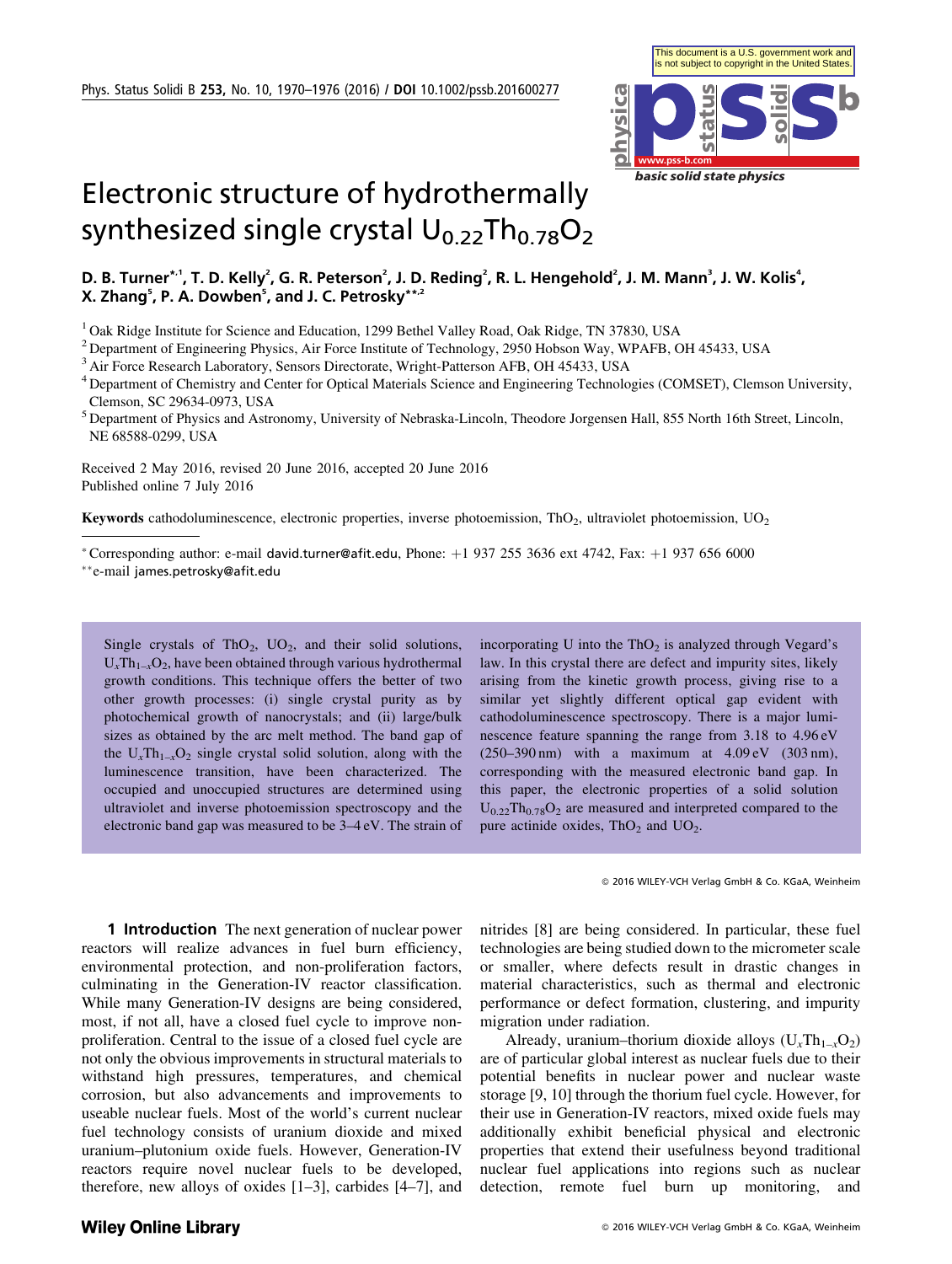radiation-hardened electronics by design. For example, initial theoretical results conclude that well-ordered mixed oxide fuels have reduced defect migration as in the case of the formation and mobility of  $He^{2+}$  ions [11, 12] and Xe (as a representative fission gas) [13]. Furthermore, experimental studies of colloids and ceramics indicate that the physical and electronic properties are variable (tunable) being extremely sensitive to material type and quality [14–20].

While  $ThO<sub>2</sub>$  and  $UO<sub>2</sub>$  single crystals have been previously synthesized [2, 3, 9, 21–33], the growth techniques did not provide the necessarily high quality combined with an appropriately "large" (ex. several millimeters) size suitable for spectroscopic analysis and device development while retaining a single crystal structure. For example, it has recently been demonstrated that nanocrystals of  $UO_2$ , Th $O_2$ , and their solid solutions may be synthesized through low temperature (575–725 K) photochemical processes [3, 9, 21]. However, the crystal sizes are unsuitable for comparative studies of much larger, bulk mixed oxide fuels. On the other hand, larger single crystals of  $UO<sub>2</sub>$  have been synthesized through the traditional arc melt method [19, 20]. However this growth process results in crystals with thermal strain, high defect densities, and only short range order while allowing very little control in how these defects form and distribute themselves. From a review of these two growth processes, it is determined that temperature, pressure, and environmental conditions need to be precisely controlled in order to obtain large, single crystals of  $ThO<sub>2</sub>$ , UO<sub>2</sub>, and their solid solutions with well-resolved stoichiometry and limited defect density.

In the present research, a hydrothermal synthesis technique was developed [34, 35] and demonstrated to be suitable for quality  $ThO<sub>2</sub>$  crystal growth. This was followed by the synthesis and structural confirmation of  $U_xTh_{1-x}O_2$ single crystal alloys [36]. While the  $ThO<sub>2</sub>$  single crystal band structure has been studied [37, 38], to our knowledge, the  $U_x Th_{1-x}O_2$  has not been extensively studied beyond colloids, theoretical calculations, or cursory diffraction measurements [36]. Of particular interest is the role of the U 5f band when included into the  $ThO<sub>2</sub>$  matrix. Since ThO<sub>2</sub> is an n-type insulator with a band gap of  $6-7$  eV [38], and  $UO<sub>2</sub>$  is a large band gap semiconductor with its carrier type depending on temperature with localized f-electrons, it is desirable to determine how forming a solid solution of U within a  $ThO<sub>2</sub>$  matrix alters the resistive properties of the ThO<sub>2</sub> structure. The nature of the  $UO<sub>2</sub> 5f$  electronic state's interactions with the  $ThO<sub>2</sub>$  matrix may be illuminated through a combination of traditional photoemission techniques [38, 39] combined with luminescence measurements. In this research, the fundamental band gap of a  $U_x Th_{1-x}O_2$  single crystal solid solution is measured with ultraviolet and inverse photoemission spectroscopy. Then, the optical band gap and luminescence transitions are analyzed using cathodoluminescence spectroscopy. The results are important for establishing fundamental properties of single crystal  $U_x Th_{1-x}O_2$  alloys that may then have their structural, thermal, and electronic properties tuned in order to understand their characteristics within extreme environments such as in next generation nuclear reactors.

#### 2 Experimental

2.1 Crystal growth and preparation The  $U_{0.22}$ Th<sub>0.78</sub>O<sub>2</sub> single crystal studied in this research was hydrothermally synthesized kinetically in a supercritical 9 M CsF mineralizer as detailed elsewhere [36]. The structure of  $U_{0.22}Th_{0.78}O_2$  was confirmed as a fluorite crystal lattice through X-ray diffraction as previously for other refractory oxides grown through by this method, such as ThO<sub>2</sub> [34, 37] and HfO<sub>2</sub> [35]. The previous studies of ThO<sub>2</sub> obtained through this technique indicated that the surface can have near surface regions of impurity deposits resulting from cooling the hydrothermal solution. In order to remove these crystallite surface cations and anions resulting from the growth technique, an etching process was developed by our research group consisting of an organic solution of mixed crown ethers (15-crown-5,  $[C_2H_4O]_5$  and 18-crown-6,  $[C_2H_4O]_6$  and picric acid  $(C_6H_3N_3O_7)$ . A 30 mM dichloromethane solution of crown ethers (1:1 molar ratio of  $[C_2H_4O]_5$  and  $[C_2H_4O]_6$ ) and a 22.6 mM  $C_6H_3N_3O_7(aq)$ solution was mixed with the crystal using a magnetic stir bar for 24 h which removed approximately 100 nm of the surface. Following this chemical etch, the crystal was baked in a vacuum desiccator for 16 h at  $180^{\circ}$ C to limit hydration before subsequent measurements. The successfulness of the chemical etching was validated and confirmed by X-ray fluorescence spectroscopy using a Horiba XGT-7000 micro-XRF using a liquid nitrogen cooled Si(Li) detector.

**2.2 Photoemission instrumentation Ultraviolet** photoemission spectroscopy (UPS) and inverse photoemission spectroscopy (IPES) experiments were measured under ultrahigh vacuum conditions  $(\sim 10^{-10} \text{ Torr})$ . The UPS spectra were acquired with a SPECS PHOIBOS 150 CCD electron energy analyzer having an energy resolution of  $\sim$ 30 meV at room temperature when using the He(I) 21.2 eV emission line. While using the Omicron DAR 400 X-ray source, both the X-ray gun and sample were grounded to minimize sample surface charging effects, although surface charging may still have occurred without the use of a flood gun. The IPES measurements were obtained using a Kimball Physics ELG-2A-6299 electron gun and an OmniVac IPES 1000 solid state detector. In order to prevent system contamination from sputter etching the surface, the reported spectra are of "as grown" samples. Both UPS and IPES spectra have been aligned to the Fermi level, and binding energy spectra are plotted as  $E-E<sub>F</sub>$  as previously for other materials such as  $ThO<sub>2</sub>$  [38], UO<sub>2</sub> [39],  $MoS_2:Na$  [40], and EuO:Gd [41].

2.3 Cathodoluminescent instrumentation The cathodoluminescence spectroscopy (CL) was measured under ultrahigh vacuum ( $1 \times 10^{-8}$  Torr). The U<sub>0.22</sub>Th<sub>0.78</sub>O<sub>2</sub> sample was adhered to a Ta plate by spot welding strips of Ta wire with 99.95% purity across the sample. This plate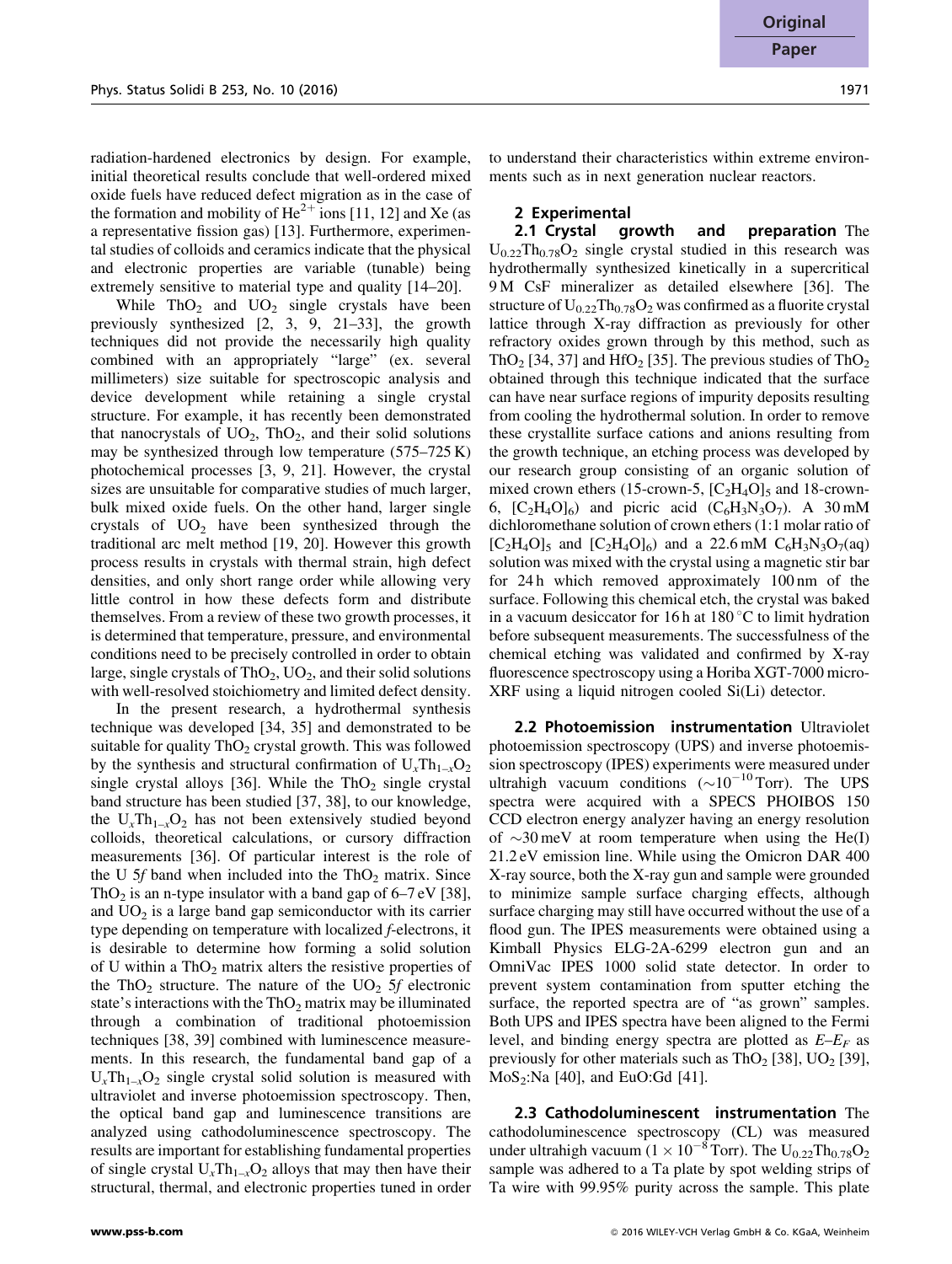was attached to the copper sample holder which was then attached to the cold finger of a helium cryocooler mounted in the CL's primary ultrahigh vacuum chamber. The sample faced a quartz viewing window with the electron gun at an angle of  $30^{\circ}$  with respect to the plane of the crystal. The sample holder temperature was maintained at 36 K using a Leybold CoolPower 4.2 CGM liquid helium circulation cryocooler to control the temperature of the sample holder and sample inside the main chamber.

A Kimball Physics EMG-12 electron gun with a barium oxide cathode and a thoriated tungsten filament was operated between 0.50 and 20.0 keV. For this experiment, the electron gun was operated at 12 keV with a beam current of  $10 \mu A$ , as verified with a Keithley 6458 picoammeter. The photons emitted from the cathodoluminescence relaxation process were focused into the slit of a Spex 500 M monochromator. The photon signal was then detected with an EMI C31034 photomultiplier tube in a Products For Research, Inc. cooled housing that was operated at  $-1200$  V. The resolution of the CL system was approximately 0.05 nm over the wavelength range of 200–800 nm that was measured in these experiments. The spectra were measured at  $36K$  in order to increase luminescence and improve the signal to noise ratio.

#### 3 Results and discussion

3.1 Occupied and unoccupied band structure results The measured photoemission intensites are plotted in Fig. 1 for both the occupied (a) and unoccupied (b) states, aligned to the Fermi energy. The red lines in Fig. 1 are pure Gaussian peaks with maximums placed at inflection points on the slopes of the lines in the ultraviolet photoemission (a) and inverse photoemission (b) spectra for determination of the band gap measurement. Although these experimental



Figure 1 The experimental spectra for the (a) ultraviolet photoemission (occupied) and (b) inverse photoemission (unoccupied) states are plotted at normal incidence. Binding energies are referenced to the Fermi level as  $E-E<sub>F</sub>$ . The difference in the red Gaussian peaks' maxima, placed at inflection points along the spectra, were used to measure the band gap.

results are examining the electronic structure of a particular  $U_{x}Th_{1-x}O_{2}$  solid solution (x = 0.22), at least three previous studies of the isomorphism moving from  $ThO<sub>2</sub>$  to  $UO<sub>2</sub>$  have been studied using X-ray diffraction [23, 42, 43] and extended X-ray absoprtion fine structure [43]. These studies concluded that structurally, the solid solutions  $U_xTh_{1-x}O_2$  follow Vegard's law, with slight deviances in some cases (e.g., Ref. [42]) falling within the error of their experiments. Thus, while specific theoretical electronic calculations for our particular alloyed material do not exist, (aside from structural and thermodynamic calculations as in Ref. [44]), by studying the existing experimental and theoretical results for purely  $ThO<sub>2</sub>$  and  $UO<sub>2</sub>$  materials we may draw electronic conclusions concerning the solid solution of  $U_{0.22}Th_{0.78}O_2$ , assuming a "well-behaved" sample that follows Vegard's law.

In Table 1, experimental and theoretical results are listed for the band gap and weighted density of states (DOS) for the various electronic features of the actinide 5f and oxygen  $2p$  concerning ThO<sub>2</sub> and UO<sub>2</sub> from the literature. These electronic properties are listed in units of eV. Although positive values are provided for the band gaps and DOS bandwidths, these are referenced with respect to the Fermi level  $E_F$  and provide information of the occupied DOS (not unoccupied). Most bandwidths provided for the 5f and 2p DOS are extracted from the data plots in the given reference, so should be considered as at least  $\pm 1$  eV. Under the source type heading, either the experimental technique(s) are provided such as X-ray photoemission (XPS), ultraviolet photoemission (UPS), inverse photoemission (IPES), resonant photoemission (RPES), and X-ray absorption near edge structure (XANES) or the theoretical approach is indicated, such as molecular orbital (MO) theory or DFT calculation with the provided exchange-correlation functions used (e.g., GGA-PBE). **1914 Some of the co. Co. KGa series of the computation of the collection of the computation of the computation of the computation of the computation of the control of the control of the control of the computation of the** 

From Ref. [54], molecular orbital calculations were made using the self-consistent relativistic variation method on clusters of  $UO_8^{12}$  with U–O distance 2.37 Å (the model is essentially a U atom surrounded by a simple cubic structure of O atoms). From these calculations for pure  $UO<sub>2</sub>$ , the U 5f band is narrow and localized strongly near the Fermi edge, while the O  $2p$  is more broadly found between 3.97 and  $6.72 \text{ eV}$  below the Fermi edge with strong O  $2p_{3/2}$ signature at 5.69 eV.

The UPS and IPES spectra are plotted in Fig. 1, with the occupied (UPS) and unoccupied (IPES) 5f states labeled. If the  $UO<sub>2</sub>$  calculations were blindly applied to the solid solution measurements, then the experimental results plotted in Fig. 1 would appear to be missing the U 5f weighted density of states (DOS) as there is a gap between the Fermi edge and the first rising edge of the data. The calculations give insight into the approximate energies and order of the Th  $6d$ , U 5f, and O 2p states. However, at least two considerations need to be made: (i) these are molecular orbital calculations and thus ignore the solid state intricacies that would be appropriate to studying a large single crystal;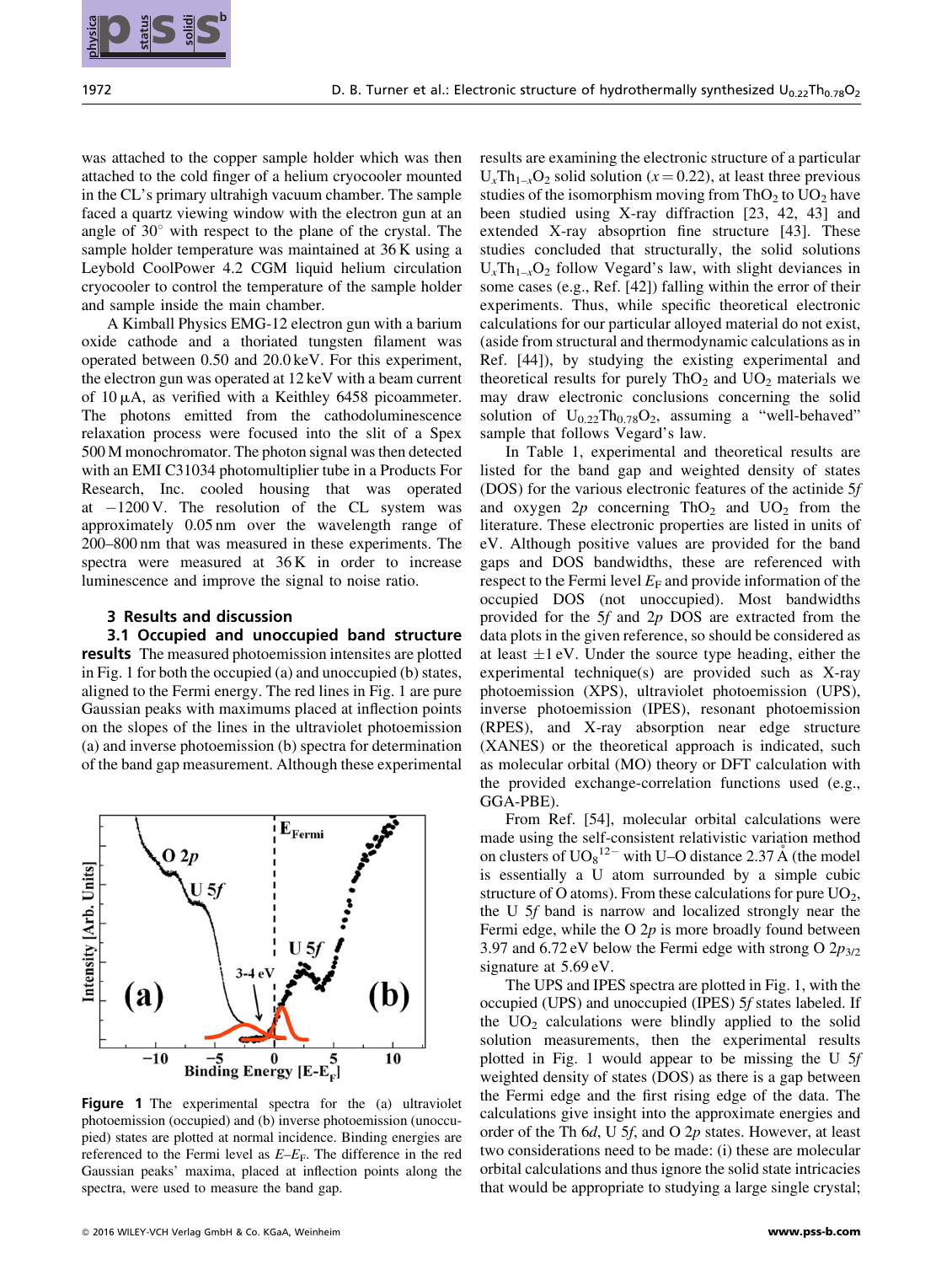|                        |               |              | ັ້           |                 |      |            |
|------------------------|---------------|--------------|--------------|-----------------|------|------------|
| actinide oxide         | gap           | actinide 5f  | oxygen $2p$  | source type     | year | reference  |
| ThO <sub>2</sub>       | $6 - 7$       |              | $5.0 - 12.5$ | <b>UPS/IPES</b> | 2014 | $[38]$     |
|                        |               | $0.0 - 3.0$  | $2.0 - 8.0$  | <b>XANES</b>    | 2014 | $[38]$     |
|                        | 6.9           | $0.0 - 3.0$  | $0.0 - 4.0$  | B3LYP           | 2013 | $[45]$     |
|                        | 4.7           | $0.0 - 3.0$  | $0.0 - 4.0$  | $LDA+U$         | 2013 | $[45]$     |
|                        | 4.5           |              |              | LDA             | 2013 | $[45]$     |
|                        | 4.43          | -            |              | GGA             | 2011 | $[46]$     |
|                        | 4.637         | $0.0 - 3.79$ | $0.0 - 3.79$ | GGA             | 2010 | $[47]$     |
|                        | 4.82          |              | $0.0 - 5.0$  | $GGA-92$        | 2005 | [48]       |
|                        | 5.0           |              | $2.0 - 7.0$  | <b>RPES</b>     | 1989 | $[49]$     |
|                        | 5.0           | -            | $0.0 - 5.0$  | <b>LMTO</b>     | 1989 | [49]       |
|                        | 6.0           | ???          | ???          | ???             | 1965 | $[50]$     |
| $U_{0.22}Th_{0.78}O_2$ | $3 - 4$       | $3.0 - 7.0$  | $6.0 - 11.0$ | <b>UPS/IPES</b> | 2015 | this study |
| UO <sub>2</sub>        | 2.0           | $0.0 - 2.0$  | $2.0 - 6.0$  | $LDA+U$         | 2013 | $[45]$     |
|                        | 5.8           | $0.0 - 1.6$  | $1.8 - 5.8$  | <b>GGA-PBE</b>  | 2010 | [51]       |
|                        |               | $0.0 - 2.0$  | $3.0 - 8.0$  | <b>RPES</b>     | 1987 | $[52]$     |
|                        | $5.0 \pm 0.4$ | $0.0 - 3.5$  | $3.5 - 8.0$  | <b>XPS/IPES</b> | 1980 | $[53]$     |
|                        |               |              |              |                 |      |            |

**Table 1** Computational and experimental measurements of  $ThO<sub>2</sub>$  and UO<sub>2</sub> band gaps.

and (ii) the  $UO_2$  calculations ignore the existing Th $O_2$ matrix in which the U atoms exist.

The O  $2p$  weighted DOS is at approximately 8.5 eV and the U 5f weighted DOS at approximately 2.5 eV below the Fermi level. This is notable as the appearance of strong U 5f character indicates the available valence states due to the U dopant are active within the  $ThO<sub>2</sub>$  matrix, although there is still an appreciable gap between the U 5f occupied and unoccupied states when compared to pure  $UO<sub>2</sub>$ . Nevertheless, with the availability of the U 5f states, it is expected that the material may be electronically tuned if the oxidation state of the uranium dopant could be controlled during the hydrothermal synthesis. Similarly, the unoccupied character as probed by IPES is primarily of U 5f character, although U/Th 6d states are expected but not clearly evident in this case. The unoccupied structure begins at approximately 1.1 eV above the Fermi level, although as with the occupied structure, significant band tailing is evident and extends to approximately 0.1 eV below the Fermi level. From the molecular orbital diagrams of Teterin et al. on pure ThO<sub>2</sub> and UO<sub>2</sub> [54, 55] and the previous experimental of single crystal ThO<sub>2</sub> [38], the assignment of the U 5f states in the valence and conduction band can be made and is responsible for the smaller band gap than pure ThO<sub>2</sub> in this case.

We cannot exclude that a large number of defects and/or impurities, known to exist at such oxides surfaces in great abundance, contribute to significant band tailing, obscuring the actinide 6d/7s valence bands at the valence band maximum and the vertical binding energy of the unoccupied  $5f/6d$  states that start at  $1-2$  eV above the Fermi level [38, 45]. An exact value for the band gap cannot be determined but is in the region 3–4 eV. This result is consistent with prior experimental measurements and theoretical calculations of  $UO<sub>2</sub>$  and ThO<sub>2</sub> as it lays between their reported  $2-3$  [51, 56, 57] and 6–7 eV [38, 45–47, 49, 50, 58, 59] band gaps, respectively.

3.2 Analysis of solid solution and Vegard's law Previously, structural measurements [36] indicated that U was incorporated into the  $ThO<sub>2</sub>$  following Vegard's Law, allowing for lattice constant interpolation. Similarly, Vegard's Law can be applied [60] to determine an interpolative scheme as

$$
E_{\rm g}(x) = xE_{\rm g, UO2} + (1-x)E_{\rm g, ThO2} - bx(1-x), \qquad (1)
$$

where  $E_{\rm g}$  is the band gap energy of  $U_x \text{Th}_{1-x} \text{O}_2$ ,  $E_{\rm g, ThO2}$  is the band gap of ThO<sub>2</sub>,  $E_{g, UO2}$  is the band gap of UO<sub>2</sub>, and b is the bowing parameter for  $U_xTh_{1-x}O_2$ . Using this research's measured band gap and information found in the literature for pure ThO<sub>2</sub> and UO<sub>2</sub> [38, 45–47, 49–51, 56–59], the band bowing parameter  $b$  is determined with and without including theoretical calculations. Including all references, the band bowing term is  $6.0 \pm 3.8 \text{ eV}$  with estimates of the ThO<sub>2</sub> and UO<sub>2</sub> band gaps at 5.3 and 2.0 eV  $(\pm 0.2)$ , respectively. Considering only the experimental data, the bowing term is  $8.9 \pm 3.1$  eV with estimates of the ThO<sub>2</sub> and UO<sub>2</sub> band gaps at 5.8 and  $2.2 \text{eV } (\pm 0.2)$ , respectively, see Fig. 2. The larger difference in the  $ThO<sub>2</sub>$  band gap estimate may be attributed to the scattering of the experimental data. In all cases, experimental results are highly dependent on the material quality and type. Band gap information for fractional content  $x$  is lacking in the literature, consequently further research on similar alloys needs to be compiled in order to refine this first estimate of the band bowing term.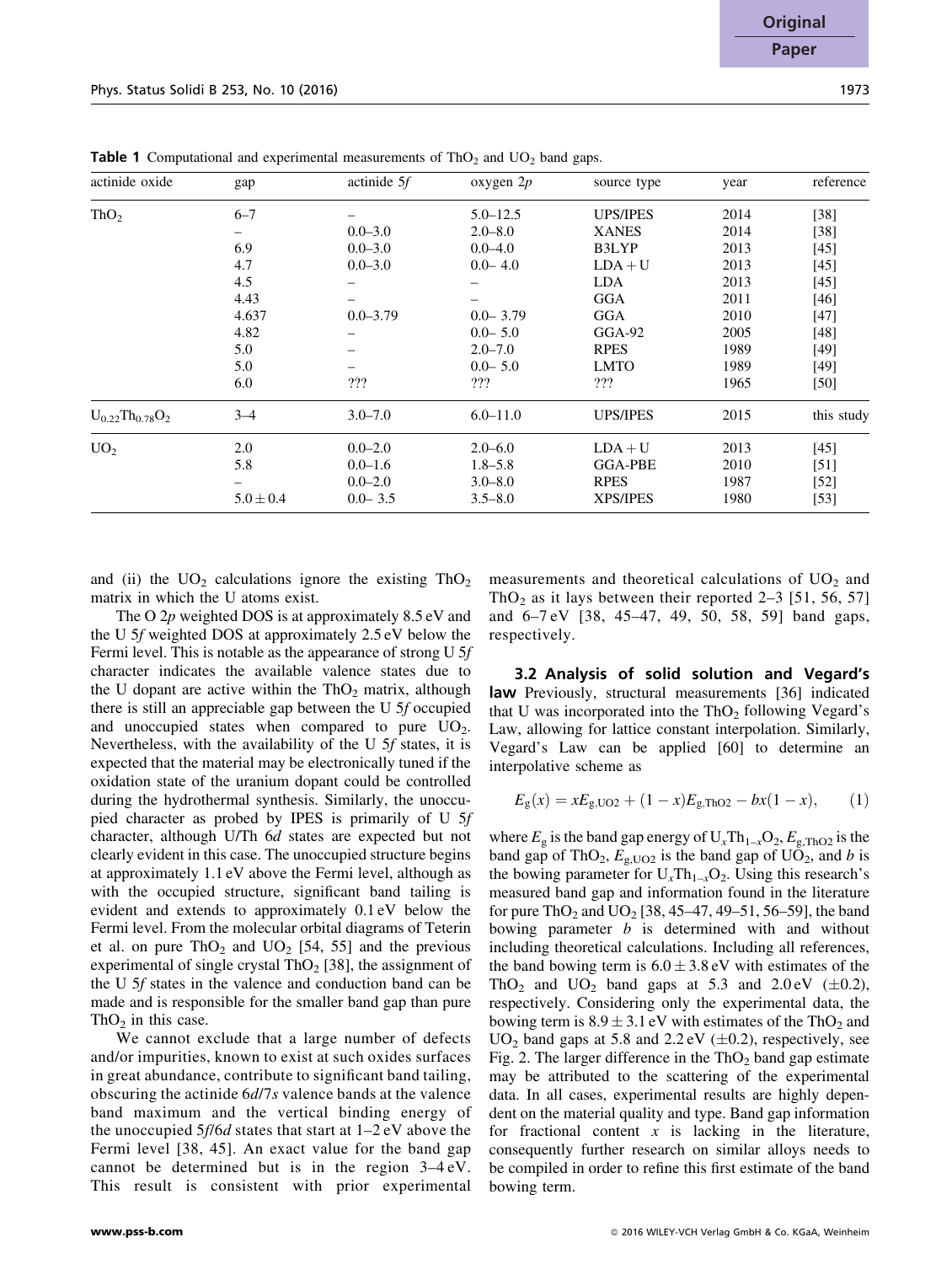



**Figure 2** Theoretical values for ThO<sub>2</sub> ( $x = 0$ ) and UO<sub>2</sub> ( $x = 1$ ) band gap are plotted in open circles and experimental values as closed circles. The value at 0.22 is from this research, other values as referenced in text. Red dashed line is band gap from Eq. (1) accounting for all data; blue dashed line is only experimentally weighted.

While the band gap has been determined to be between 3 and 4 eV, a smaller functional gap due to the defects and impurities may be found through an optical technique such as photoluminescence or cathodoluminescence spectroscopy.

3.3 Cathodoluminscence results and analysis For  $U_{0.22}Th_{0.78}O_2$ , the observed violet luminescence produced the spectrum in Fig. 3. The major peak of luminescence spans the region between 250 and 390 nm  $(3.18-4.96 \text{ eV})$  with a maximum at  $303 \text{ nm}$   $(4.09 \text{ eV})$ . The luminescence corresponds to the measured 3–4 eV band gap obtained from the combined UPS and IPES measurements. The dominant luminescence from the f-system crystals is assumed to be from the relaxation of an electron from the unoccupied U 5f state to the U 5f state within the valence band, and thus should frequently exceed the ground state band gap considerably. This transition is



**Figure 3** (a) Cathodoluminescence spectrum of  $U_{0.22}Th_{0.78}O_2$  at 36 K. (b) Comparison of the cathodoluminescence intensities to display the differences between pure ThO<sub>2</sub> and  $U_{0.22}Th_{0.78}O_2$ .

spin-forbidden and explains the low intensity of luminescence. As a comparison, under the same conditions of excitation, a single crystal of  $ThO<sub>2</sub>$  has 40 times the luminescence because the photon that is emitted comes from a spin-allowed or quadruple Th  $6d/5f$  to O  $2p$ transition [38].

**4 Conclusions** Single crystals of  $U_{0.22}Th_{0.78}O_2$  have been investigated to characterize the valence and conduction band structure in the vicinity of the band gap. While pure ThO<sub>2</sub> has been shown to have partial 5 $f$  occupation [38], the addition of U into the  $ThO<sub>2</sub>$  matrix has resulted in measurable 5f character near the top of the valence band and splitting across the gap to the bottom of the conduction band, resulting in a reduction of the  $ThO<sub>2</sub>$  band gap from 6 to 7 eV to 3–4 eV.

Since the Fermi level does not lie in the center of the forbidden gap but closer to the conduction band minimum, these crystals are n-type. This result is consistent with previous studies on the band structure of ThO<sub>2</sub> [38]. Interestingly, this is not the case for polycrystalline samples of pure  $UO<sub>2</sub>$ , which have been measured as p-type at room temperature, but becoming n-type at elevated temperatures  $(\sim 1375 \text{ K})$ . Of course, the UO<sub>2</sub> result is highly dependent on sample type and quality (e.g., polycrystalline, single crystal, glass) and that is the expected case here [16]. Considering the significant band tailing observed in the photoemission results and the broad spectral lines of the cathodoluminescence, it is expected that impurities and defects are largely responsible for the observed n-type behavior. Considering that the single crystals have been synthesized through a rapid growth process, the presence of structural defects is not surprising and defects have been noted in previous research [38]. We are assuming the same types of defects as in the case of the thorium dioxide single crystals because the two crystal systems were synthesized in very similar manners. 2018 Some of the control of the control of the control of the control of the control of the control of the control of the control of the control of the control of the control of the control of the control of the control o

The incorporation of uranium into the thorium dioxide crystal matrix introduces U 5f states to the top of the valence band and bottom of the conduction band. The cathodoluminescence spectroscopy data aligns itself well with the data obtained from ultraviolet and inverse photoemission spectroscopy and the band gaps from each correspond with one another. The major luminescence peak from the  $U_{0.22}$ Th<sub>0.78</sub>O<sub>2</sub> single crystal is broad and can be accounted for by intrinsic defects or due to the amount of hybridization between the orbitals. The luminescence from the  $U_{0.22}Th_{0.78}O_2$  single crystal is weak due to the U 5 $f^* \rightarrow$ U 5f transition which is believed to make up the majority of the character across the band gap [54, 55, 61]. However, due to the fact that the metals involve in this system are of such high Z in nature, the hybridization of the orbitals involved in the conduction band is significant. The luminescence emitted from this crystal system is greater than expected due to hybridization of the Th and U 6d, spin-allowed transition and Th and U  $7p$ , quadrapole transition within the conduction band [38, 61]. With this progress in determining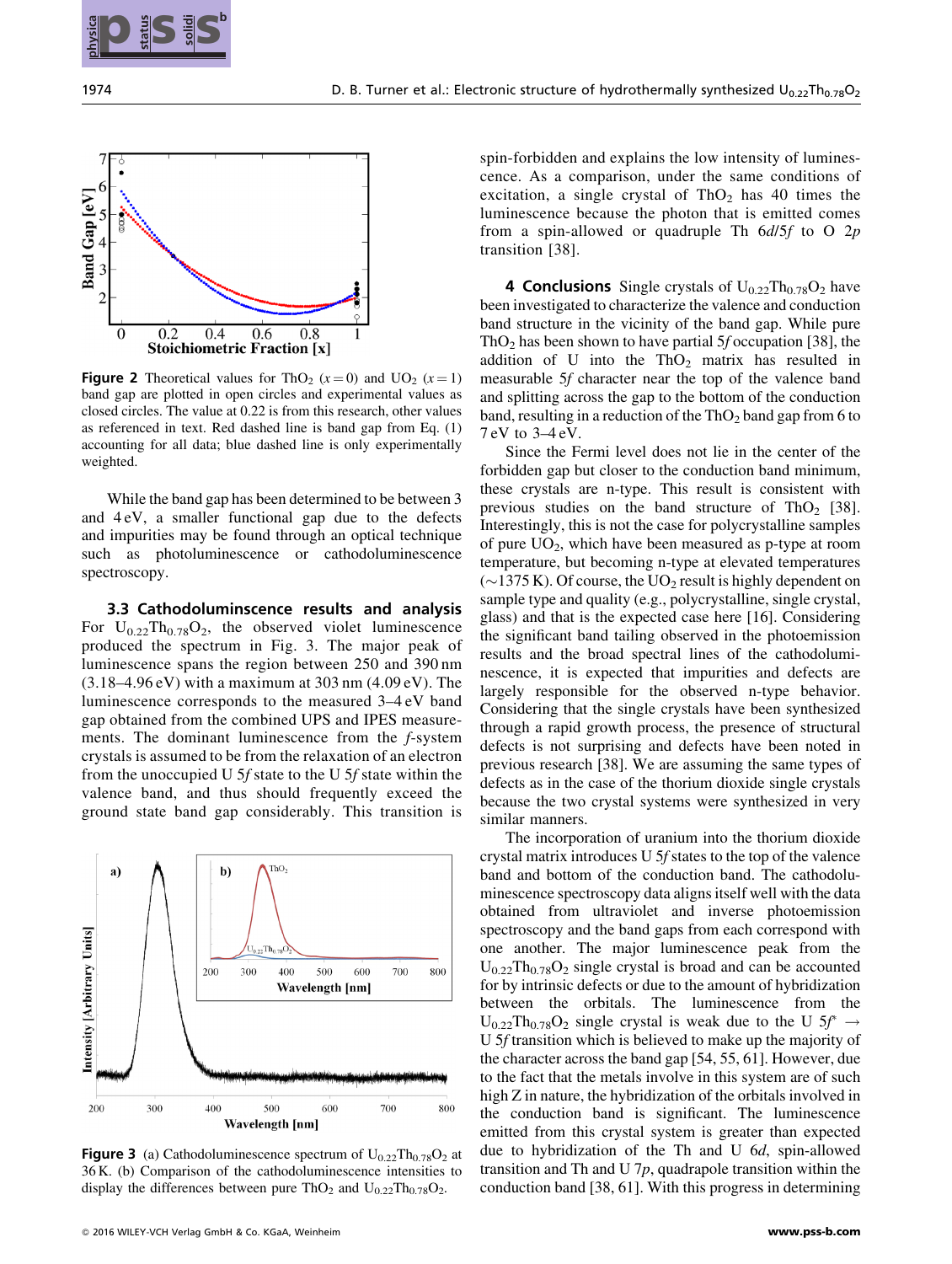the fundamental properties of mixed actinide oxide materials, studies may now be considered where there is a methodical and consistent effort to manipulate the defect densities.

Acknowledgements This work was supported by the Defense Threat Reduction Agency (grant no. HDTRA1-14-1- 0041) and the Nebraska Materials Research Science and Engineering Center (NSF-DMR-1420645). The views expressed in this article are those of the authors and do not reflect the official policy or position of the United States Air Force, Department of Defense, or the U.S. Government.

### References

- [1] L. S. Natrajan, Coordin. Chem. Rev. 256(15–16), 1583–1603 (2012).
- [2] V. Tyrpek, J. Vigier, D. Manara, T. Wiss, O. D. Blanco, and J. Somers, J. Nucl. Mater. 460, 200–208 (2015).
- [3] T. Pavelkova, V. Cuba, and F. Sebesta, J. Nucl. Mater. 442(1–3), 29–32 (2013).
- [4] D. P. Daroca, A. M. Llois, and H. O. Mosca, J. Nucl. Mater. 460, 216–220 (2015).
- [5] D. P. Daroca, S. Jaroszewicz, A. M. Llois, and H. O. Mosca, J. Nucl. Mater. 454(1–3), 217–222 (2014).
- [6] D. P. Daroca, S. Jaroszewicz, A. M. Llois, and H. O. Mosca, J. Nucl. Mater. 437(1–3), 135–138 (2013).
- [7] Z. Liao, P. Huai, W. Qiu, X. Ke, W. Zhang, and Z. Zhu, J. Nucl. Mater. 454(1–3), 142–148 (2014).
- [8] S. Fujimori, T. Ohkochi, T. Okane, Y. Saitoh, A. Fujimori, H. Yamagami, Y. Haga, E. Yamamoto, and Y. Onuki, Phys. Rev. B 86(23), 235108 (2012).
- [9] T. Nenoff, B. Jacobs, D. Robinson, P. Provencio, J. Huang, S. Ferreira, and D. Hanson, Chem. Mater. 23(23), 5185–5190 (2011).
- [10] O. Roth, H. Hasselberg, and M. Jonsson, J. Nucl. Mater. 383, 213–236 (2009).
- [11] L. Dabrowski and M. Szuta, Nukleonika 57(3), 337–343 (2012).
- [12] M. Cooper, S. Murphy, P. Fossati, M. Rushton, and R. Grimes, Proc. R. Soc. A 470, 20140427 (2014).
- [13] Y. Yun, P. M. Oppeneer, H. Kim, and K. Park, Acta Mater. 57, 1655–1659 (2009).
- [14] D. Hudry, C. Apostolidis, O. Walter, T. Gouder, E. Coultois, C. Kubel, and D. Meyer, Chemistry 19(17), 5297–5305 (2013).
- [15] P. Ruello, G. Petot-Ervas, C. Petot, and L. Desgranges, J. Am. Ceram. Soc. 88(3), 604–611 (2005).
- [16] J. Killeen, J. Nucl. Mater. **88**, 185–192 (1980).
- [17] J. Bates, C. Hinman, and T. Kawada, J. Am. Ceram. Soc. 50(12), 652–656 (1967).
- [18] H. Myers, T. Jonsson, and R. Westin, Solid State Commun. 2(10), 321–322 (1964).
- [19] T. Meek, B. von Roedern, and M. Haire, Trans. Am. Nucl. Soc. 88, 416–418 (2003).
- [20] T. T. Meek, B. von Roedern, P. Clem, and R. Hanrahan, Mater. Lett. **59**(8-9), 1085-1088 (2005).
- [21] T. Nenoff, S. R. Ferriera, J. Huang, and D. J. Hanson, J. Nucl. Mater. 442(1-3), 162-167 (2013).
- [22] W. Hillerbrand, Bull. United States Geol. Survey 113, 41 (1893).
- [23] C. Herrick and R. Behrens, J. Cryst. Growth 51, 183-189 (1981).
- [24] D. Brit and H. Anderson, USAEC Technical Information Service TID-7637, 408 (1962).
- [25] T. Sakurai, O. Kamada, and M. Ishigame, J. Cryst. Growth 2, 326–327 (1968).
- [26] R. Bard and D. Bowersox, United States Atomic Energy Commission [Unclassified and Declassified Reports Published by the Atomic Energy Commission and Its Contractors] LA-2076, 31 (1957).
- [27] K. Kawabuchi and S. Magari, J. Cryst. Growth 49, 81–84 (1980).
- [28] S. Faile, J. Cryst. Growth 43, 133–134 (1978).
- [29] Y. Nomura, N. Kamegahira, and K. Naito, J. Cryst. Growth 52, 279–284 (1981).
- [30] K. Naito, N. Kamegashira, and Y. Nomura, J. Cryst. Growth 8, 219–220 (1971).
- [31] R. Singh and R. Coble, J. Cryst. Growth 21, 261–266 (1974).
- [32] W. Van Lierde, R. Strumane, E. Smets, and S. Amelinckx, J. Nucl. Mater. 5(2), 250–253 (1962).
- [33] R. Robins, J. Nucl. Mater. 3(3), 294-301 (1961).
- [34] M. Mann, D. Thompson, K. Serivalsatit, T. M. Tritt, J. Ballato, and J. Kolis, Cryst. Growth Des. 10(5), 2146–2151 (2010).
- [35] M. Mann and J. Kolis, J. Cryst. Growth 312(3), 461-465 (2010).
- [36] J. Castilow, T. W. Zens, J. M. Mann, J. W. Kolis, C. D. McMillen, and J. C. Petrosky, Mater. Res. Soc. Symp. Proc. 1576 (2013), doi: 10.1557/opl.2013.973.
- [37] T. D. Kelly, J. C. Petrosky, J. W. McClory, T. W. Zens, D. Turner, J. M. Mann, J. W. Kolis, J. A. C. Santana, and P. A. Dowben, Mater. Res. Soc. Symp. Proc. 1576 (2013), doi: 10.1557/opl.2013.996.
- [38] T. D. Kelly, J. C. Petrosky, D. Turner, J. W. McClory, J. M. Mann, J. W. Kolis, Xin Zhang, and P. A. Dowben, Phys. Status Solidi RRL 8(3), 283–286 (2014).
- [39] P. Roussel, P. Morrall, and S. J. Tull, J. Nucl. Mater. 385. 53–56 (2009).
- [40] K. Takashi, D. Le, X. Zhang, Q. Ma, E. Schwier, Y. Kojima, M. Zheng, H. Iwasawa, K. Shimada, M. Taniguchi, L. Bartels, T. S. Rahman, and P. A. Dowben, Appl. Phys. Lett. 105(24), 241602 (2014).
- [41] J. A. C. Santana, J. M. An, N. Wu, K. D. Belashchenko, X. Wang, P. Liu, J. Tang, Y. Losovyj, I. N. Yakovkin, and P. A. Dowben, Phys. Rev. B 85(1), 014406 (2012).
- [42] R. Bohler, A. Quaini, L. Capriotti, P. Cakir, O. Benes, K. Boboridis, A. Guiot, L. Luzzi, R. J. M. Konings, and D. Manara, J. Alloys Compd. 616, 5–13 (2014).
- [43] S. Hubert, J. Purans, G. Heisbourg, P. Moisy, and N. Dacheux, Inorg. Chem. 45, 3887–3894 (2006).
- [44] M. W. D. Cooper, S. T. Murphy, P. C. M. Fossati, M. J. D. Rushton, and R. W. Grimes, Proc. R. Soc. A 470, 20140427 (2014), doi: 10.1098/rspa.2014.0427.
- [45] B. Szpunar and J. A. Szpunar, J. Nucl. Mater. 439, 243–250 (2013).
- [46] A. Boudjemline, L. Louail, M. M. Islam, and B. Diawara, Comput. Mater. Sci. 50, 2280–2286 (2011).
- [47] B.-T. Wang, H. Shi, W.-D. Li, and P. Zhang, J. Nucl. Mater. 399(2–3), 181–188 (2010).
- [48] R. Terki, H. Feraoun, G. Bertrand, and H. Aourag, Comput. Mater. Sci. 33, 44–52 (2005).